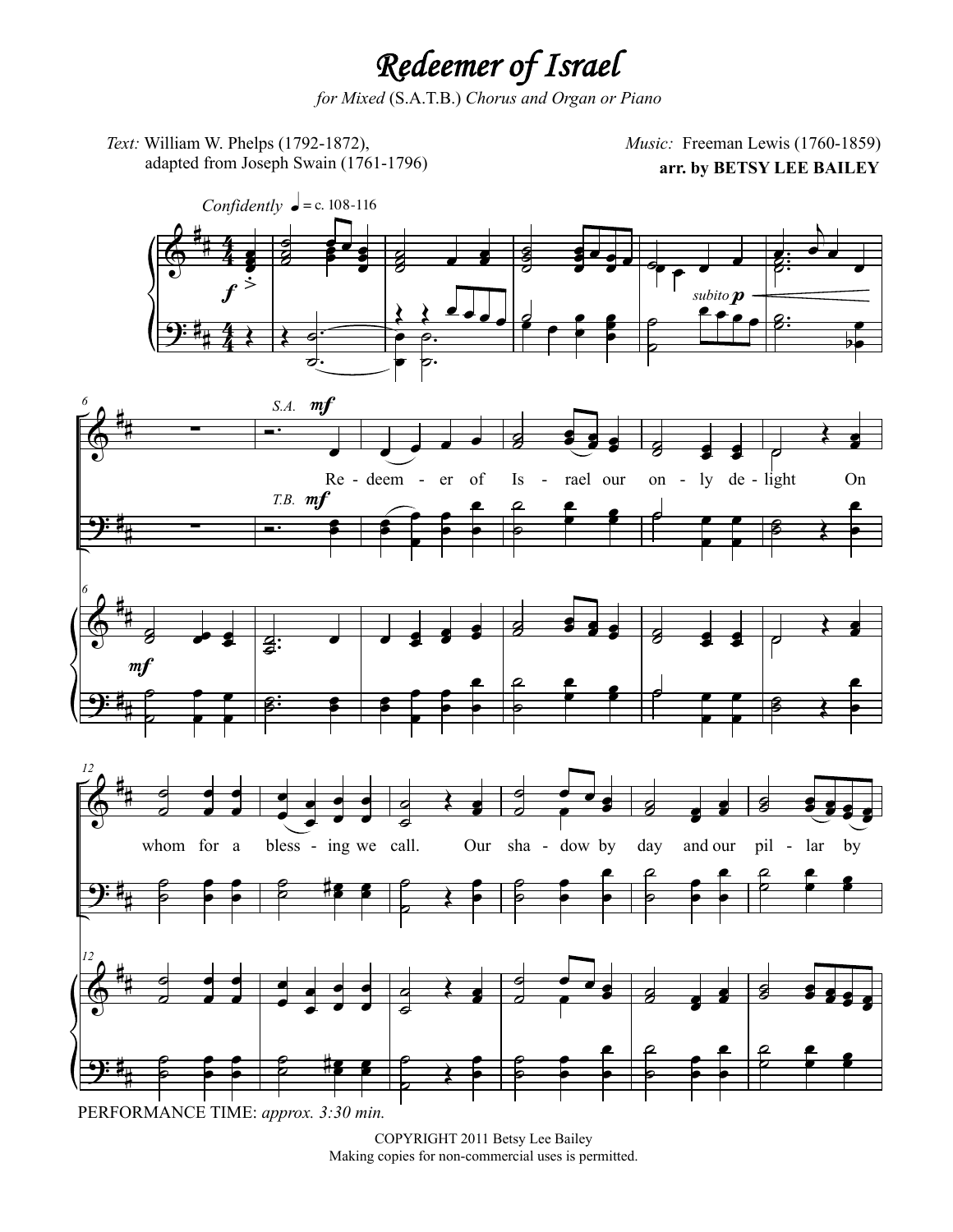## Redeemer of Israel





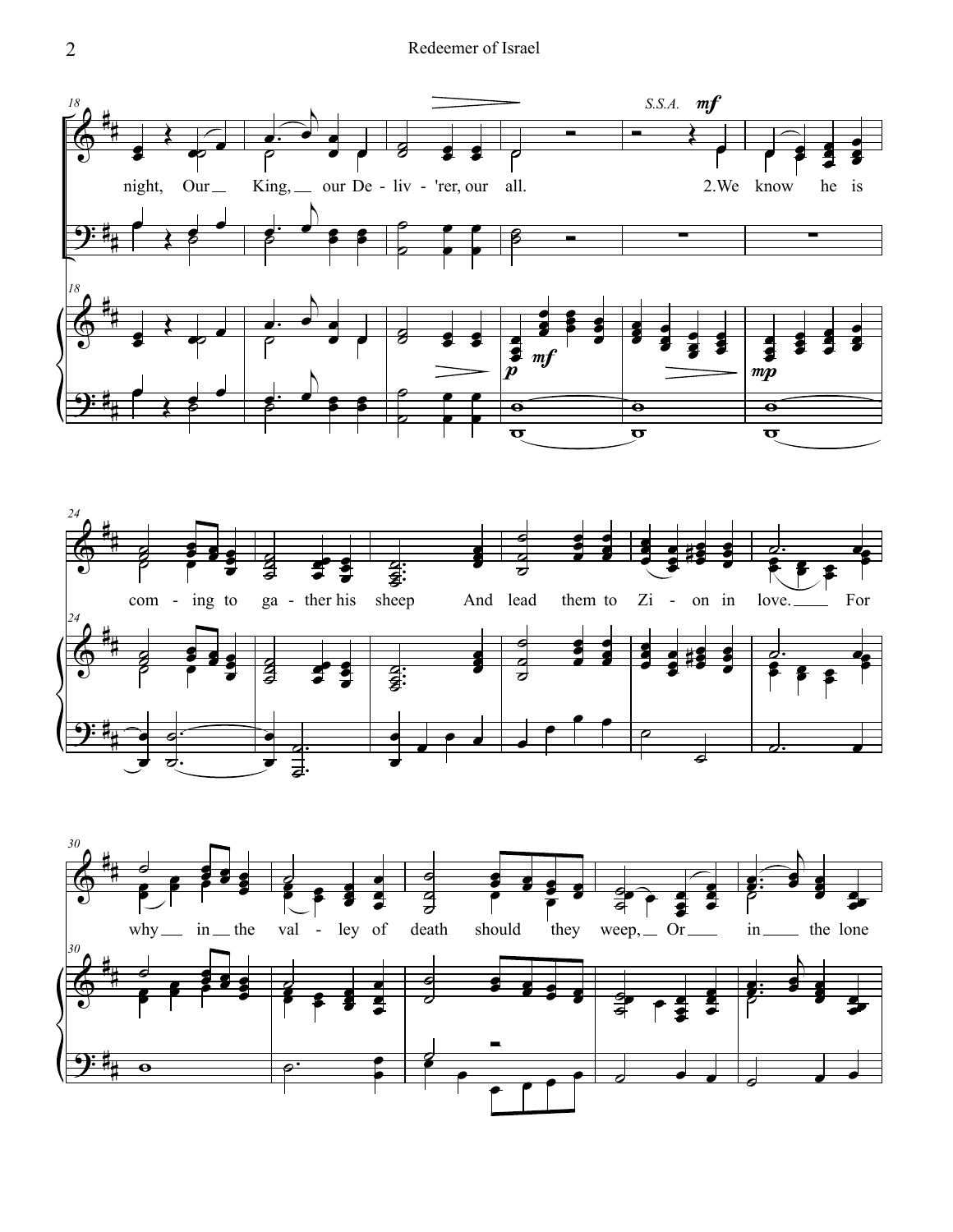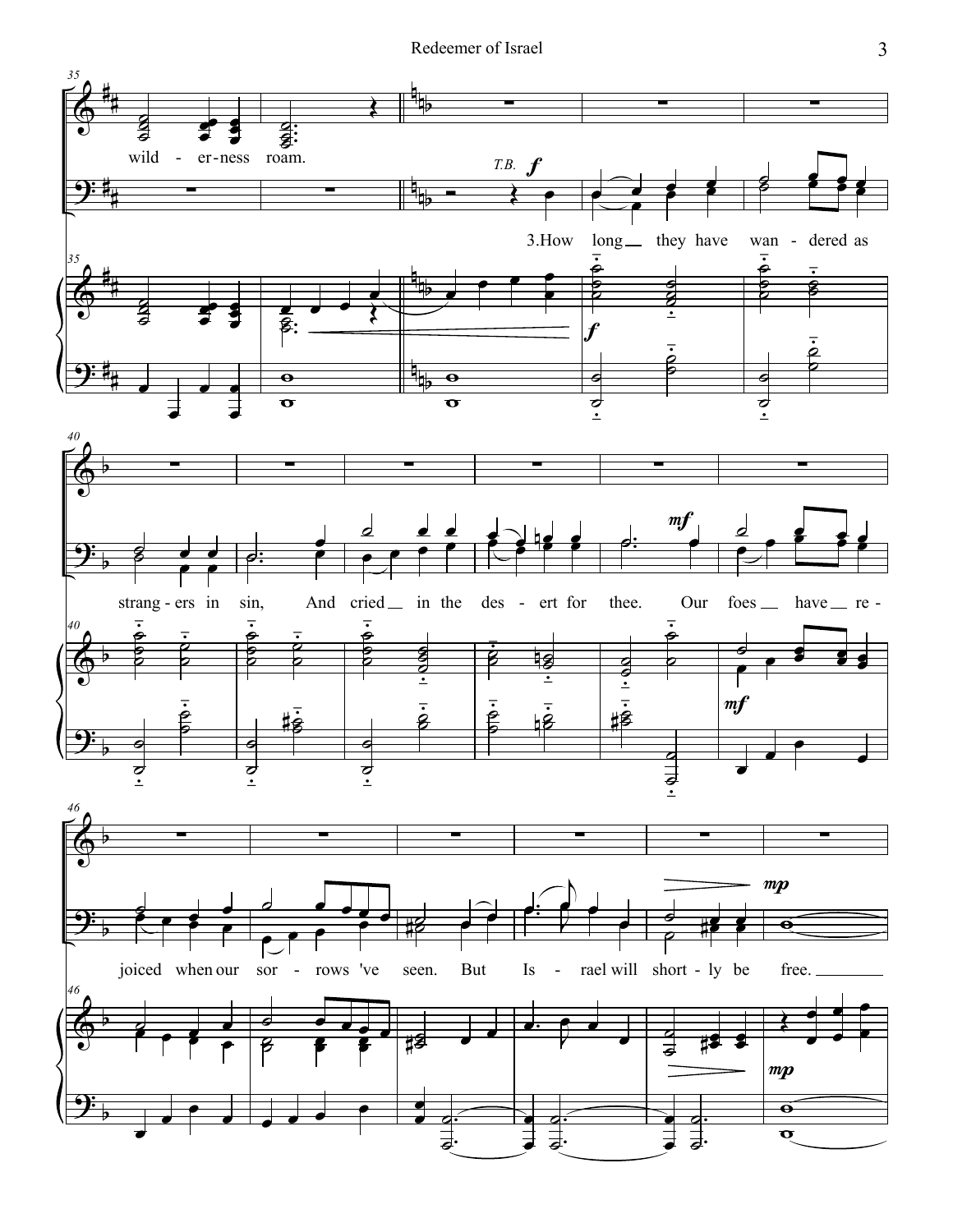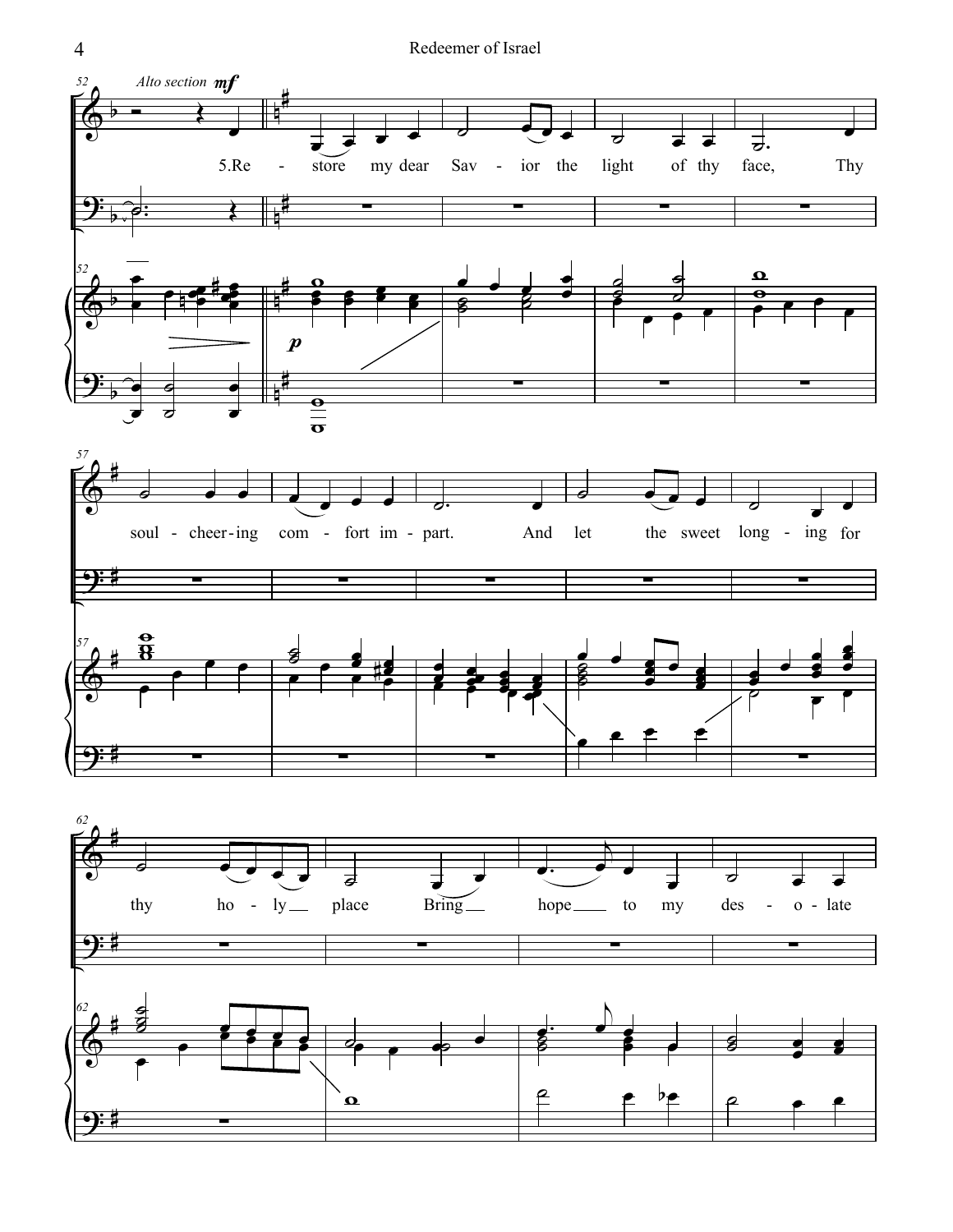Redeemer of Israel 5